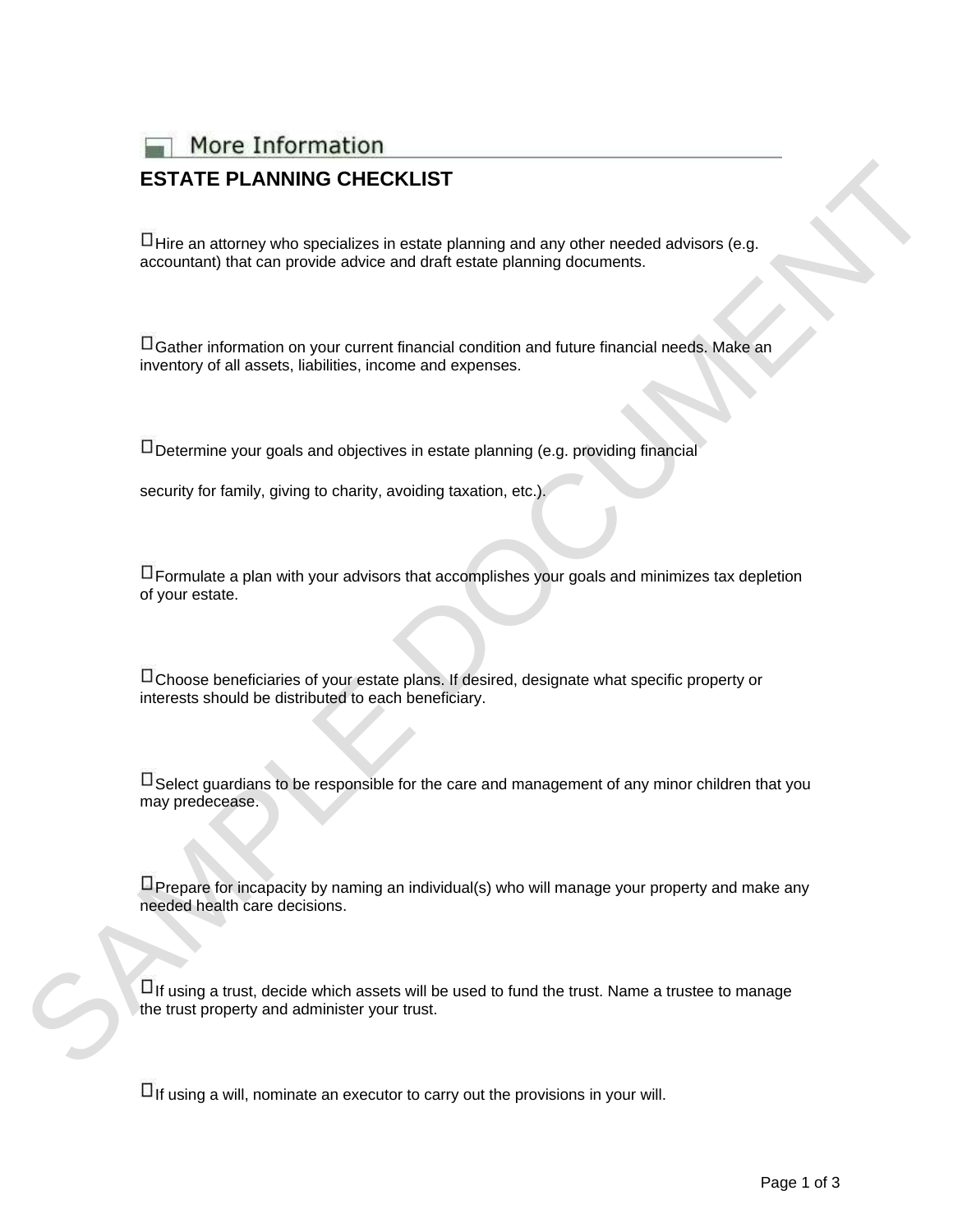$\Box$  Investigate how life insurance can be used in your estate plan to provide for surviving beneficiaries or to cover liquidity needs of the estate.

Explore ways to include charity in your estate plans through either outright gifts, charitable trusts or other techniques.

 $\Box$  If business interests are a part of your estate, plan for successor ownership and the disposition of your interests.

Consider making tax-free gifts of up to \$13,000 for single taxpayers or \$26,000 for married couples (as indexed for 2010 and 2011) during life by using the annual exclusion. Making lifetime gifts will diminish the size of your taxable estate at death. Unroomiginate how fit interprene can be used in your estate plane show therefore plane through the techniques.<br>
The process ways to include charge in your estate plane should) reliver outsight gifts, charitable<br>
The proces

 $\Box$  Select a safe and accessible place to keep all estate planning documents (e.g. lock box, fireproof safe, etc.). Notify attorneys and any other interested persons (e.g. executor) of the location of those documents.